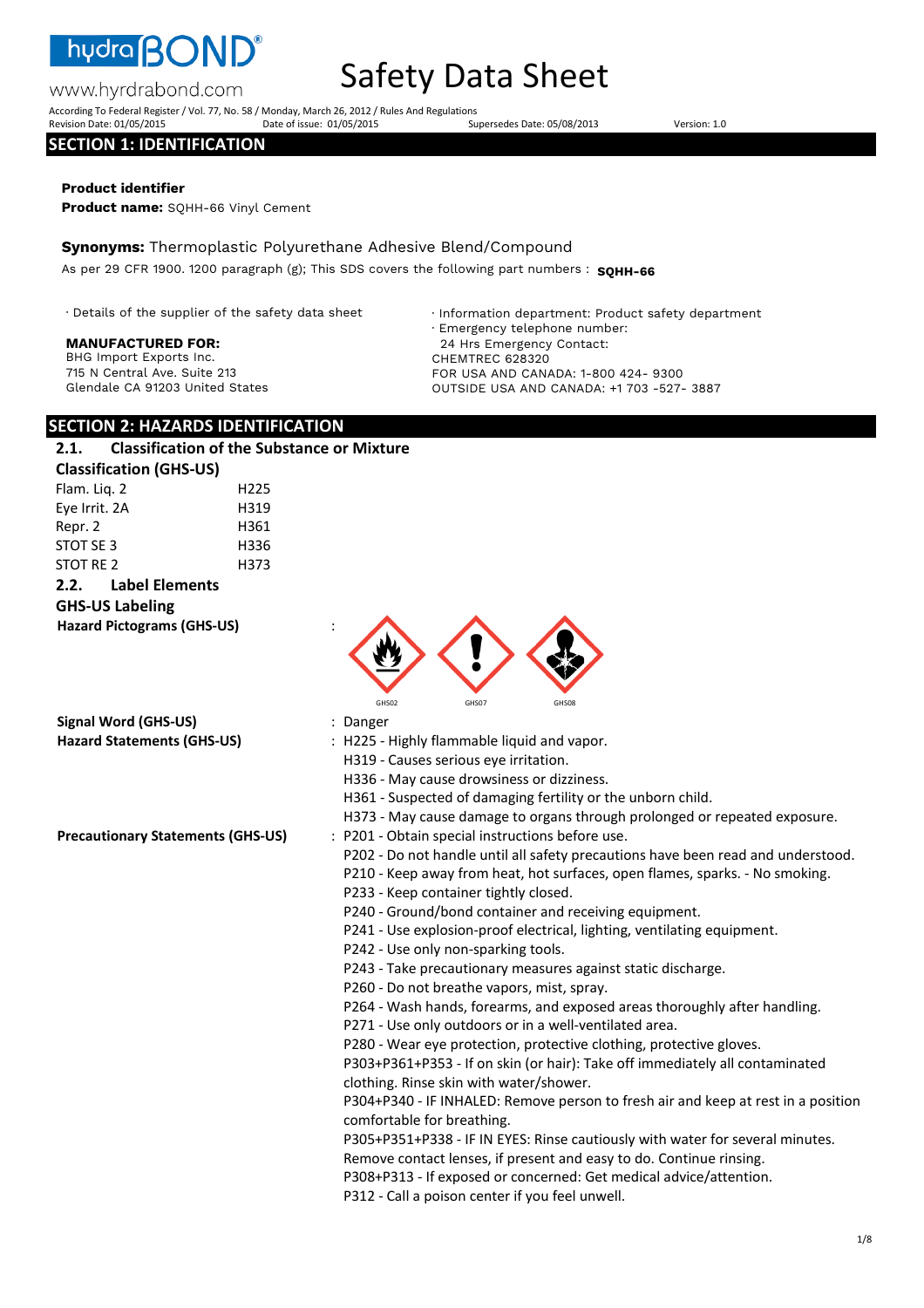P370+P378 - In case of fire: Use dry chemical powder, alcohol-resistant foam, carbon dioxide  $(CO<sub>2</sub>)$  to extinguish.

P403+P233 - Store in a well-ventilated place. Keep container tightly closed. P235+P405 - Keep cool. Store locked up.

P501 - Dispose of contents/container according to local, regional, national, and international regulations.

#### **2.3. Other Hazards**

No additional information available

**2.4. Unknown Acute Toxicity (GHS-US)** 

#### No data available

#### **SECTION 3: COMPOSITION/INFORMATION ON INGREDIENTS**

- **3.1. Substance**
- Not applicable
- **3.2. Mixture**

| <b>Name</b>                  | <b>Product Identifier</b> | %    | <b>Classification (GHS-US)</b>                                                                                                                                                          |
|------------------------------|---------------------------|------|-----------------------------------------------------------------------------------------------------------------------------------------------------------------------------------------|
| Methyl ethyl ketone          | (CAS No) 78-93-3          | 44   | Flam. Liq. 2, H225<br>Eye Irrit. 2A, H319<br><b>STOT SE 3, H336</b>                                                                                                                     |
| Acetone                      | (CAS No) 67-64-1          | 34   | Flam. Liq. 2, H225<br>Eye Irrit. 2A, H319<br>STOT SE 3, H336                                                                                                                            |
| <b>Proprietary Component</b> | Proprietary*              | 14.1 | Not classified                                                                                                                                                                          |
| <b>Toluene</b>               | (CAS No) 108-88-3         | 7.9  | Flam. Liq. 2, H225<br>Skin Irrit. 2, H315<br>Repr. 2, H361<br><b>STOT SE 3, H336</b><br><b>STOT RE 2, H373</b><br>Asp. Tox. 1, H304<br>Aquatic Acute 2, H401<br>Aquatic Chronic 3, H412 |

\*The specific chemical identity and/or exact percentage (concentration) of composition has been withheld as a trade secret. Full text of H-phrases: see section 16

#### **SECTION 4: FIRST AID MEASURES**

#### **4.1. Description of First Aid Measures**

**First-aid Measures General**: Never give anything by mouth to an unconscious person. If you feel unwell, seek medical advice (show the label where possible).

**First-aid Measures After Inhalation**: Using proper respiratory protection, immediately move the exposed person to fresh air. Assure fresh air breathing. Call a physician if symptoms occur.

**First-aid Measures After Skin Contact**: Remove contaminated clothing. Gently wash with plenty of soap and water followed by rinsing with water for at least 15 minutes. Call a POISON CENTER or doctor/physician if you feel unwell. Wash contaminated clothing before reuse.

**First-aid Measures After Eye Contact**: Rinse cautiously with water for at least 15 minutes. Remove contact lenses, if present and easy to do. Continue rinsing. Obtain medical attention.

**First-aid Measures After Ingestion**: Rinse mouth. Do NOT induce vomiting. Immediately call a POISON CENTER or doctor/physician.

#### **4.2. Most important symptoms and effects, both acute and delayed**

**Symptoms/Injuries:** Causes serious eye irritation. Vapors may cause drowsiness and dizziness.

**Symptoms/Injuries After Inhalation:** High concentration of vapours may induce: headache, dizziness, drowsiness, nausea and vomiting.

**Symptoms/Injuries After Skin Contact:** Repeated exposure may cause skin dryness or cracking.

**Symptoms/Injuries After Eye Contact:** Causes serious eye irritation.

**Symptoms/Injuries After Ingestion:** Ingestion is likely to be harmful or have adverse effects.

**Chronic Symptoms:** May cause damage to organs through prolonged or repeated exposure. May cause damage to central nervous system, liver, and kidneys. Suspected of damaging fertility or the unborn child.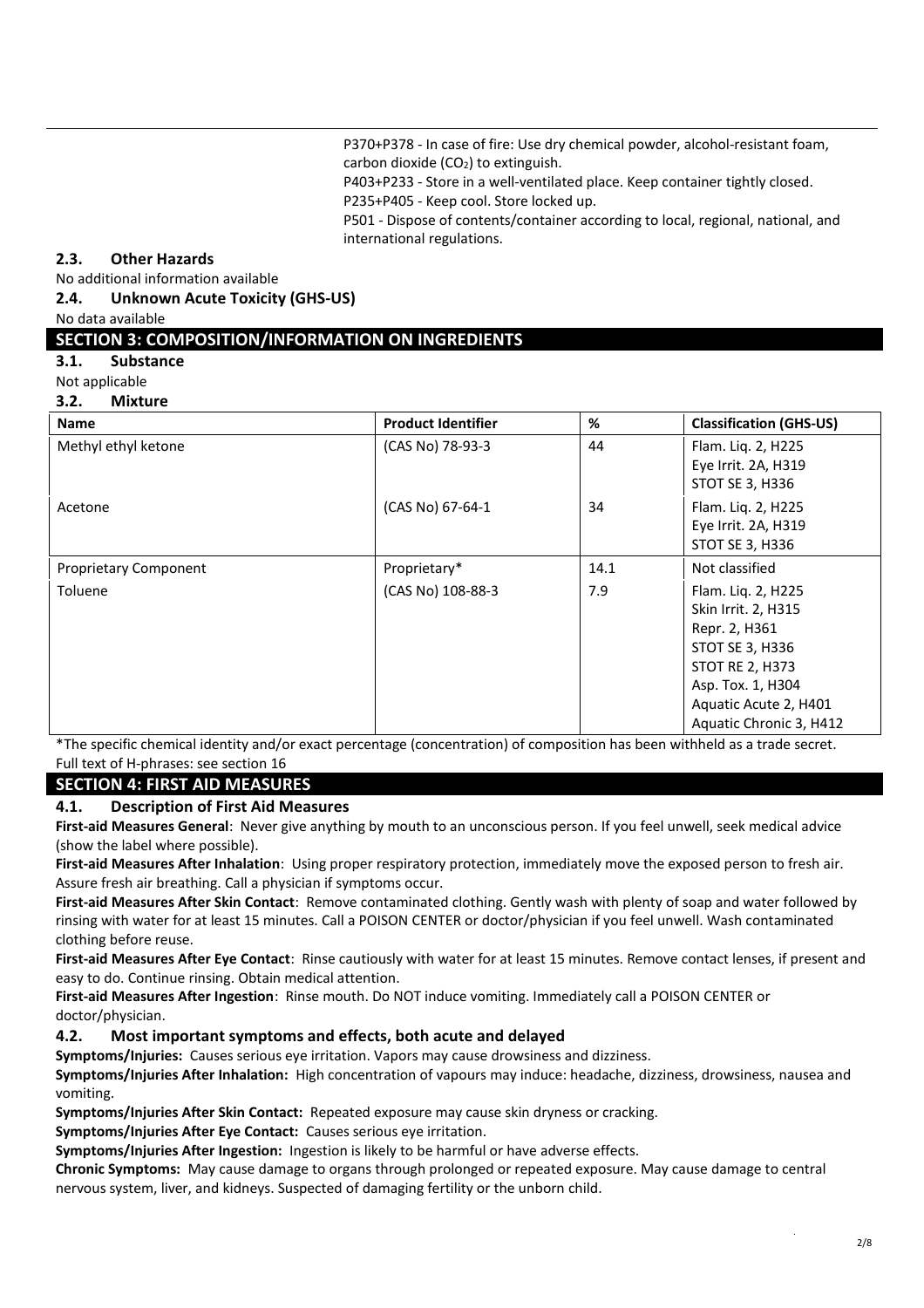### **4.3. Indication of Any Immediate Medical Attention and Special Treatment Needed**

#### If exposed or concerned, get medical advice and attention.

### **SECTION 5: FIRE-FIGHTING MEASURES**

#### **5.1. Extinguishing Media**

**Suitable Extinguishing Media:** Dry chemical powder, alcohol-resistant foam, carbon dioxide (CO2).

**Unsuitable Extinguishing Media:** Do not use a heavy water stream. Use of heavy stream of water may spread fire.

#### **5.2. Special Hazards Arising From the Substance or Mixture**

**Fire Hazard:** Highly flammable liquid and vapor.

**Explosion Hazard:** May form flammable/explosive vapor-air mixture. Heat may build pressure, rupturing closed containers, spreading fire and increasing risk of burns and injuries.

**Reactivity:** Reacts violently with oxidants causing fire and explosion hazard.

#### **5.3. Advice for Firefighters**

**Precautionary Measures Fire:** Exercise caution when fighting any chemical fire.

**Firefighting Instructions:** Use water spray or fog for cooling exposed containers. Do not get water inside containers. Do not apply water stream directly at source of leak. Fight fire from safe distance and protected location.

**Protection During Firefighting:** Do not enter fire area without proper protective equipment, including respiratory protection. **Other Information:** Refer to Section 9 for flammability properties.

# **SECTION 6: ACCIDENTAL RELEASE MEASURES**

**6.1. Personal Precautions, Protective Equipment and Emergency Procedures** 

**General Measures**: Use special care to avoid static electric charges. Keep away from heat/sparks/open flames/hot surfaces. – No smoking. Do not get in eyes, on skin, or on clothing. Do not breathe vapour or mist.

#### **6.1.1. For Non-emergency Personnel**

**Protective Equipment:** Use appropriate personal protection equipment (PPE).

**Emergency Procedures:** Evacuate unnecessary personnel.

#### **6.1.2. For Emergency Responders**

**Protective Equipment:** Equip cleanup crew with proper protection.

**Emergency Procedures:** Ventilate area. Eliminate ignition sources. Stop leak if safe to do so.

#### **6.2. Environmental Precautions**

Prevent entry to sewers and public waters.

#### **6.3. Methods and Material for Containment and Cleaning Up**

**For Containment:** Absorb and/or contain spill with inert material, then place in suitable container. Do not take up in combustible material such as: saw dust or cellulosic material.

**Methods for Cleaning Up:** Clear up spills immediately and dispose of waste safely. Use only non-sparking tools.

#### **6.4. Reference to Other Sections**

See heading 8, Exposure Controls and Personal Protection. Concerning disposal elimination after cleaning, see item 13.

### **SECTION 7: HANDLING AND STORAGE**

#### **7.1. Precautions for Safe Handling**

**Additional Hazards When Processed:** Handle empty containers with care because residual vapors are flammable.

**Hygiene Measures:** Handle in accordance with good industrial hygiene and safety procedures. Wash hands and other exposed areas with mild soap and water before eating, drinking, or smoking and again when leaving work.

#### **7.2. Conditions for Safe Storage, Including Any Incompatibilities**

**Technical Measures:** Proper grounding procedures to avoid static electricity should be followed.

**Storage Conditions:** Store in a dry, cool and well-ventilated place. Keep container closed when not in use. Keep in fireproof place.

**Incompatible Products:** Strong acids. Strong bases. Strong oxidizers.

**7.3. Specific End Use(s)** No additional information available

# **SECTION 8: EXPOSURE CONTROLS/PERSONAL PROTECTION**

## **8.1. Control Parameters**

| Toluene (108-88-3) |                                      |                       |
|--------------------|--------------------------------------|-----------------------|
| <b>USA ACGIH</b>   | ACGIH TWA (ppm)                      | 20 ppm                |
| <b>USA NIOSH</b>   | NIOSH REL (TWA) (mg/m <sup>3</sup> ) | 375 mg/m <sup>3</sup> |
| <b>USA NIOSH</b>   | NIOSH REL (TWA) (ppm)                | $100$ ppm             |
| <b>USA NIOSH</b>   | NIOSH REL (STEL) $(mg/m3)$           | 560 mg/m <sup>3</sup> |
| <b>USA NIOSH</b>   | NIOSH REL (STEL) (ppm)               | $150$ ppm             |
| <b>USA IDLH</b>    | US IDLH (ppm)                        | 500 ppm               |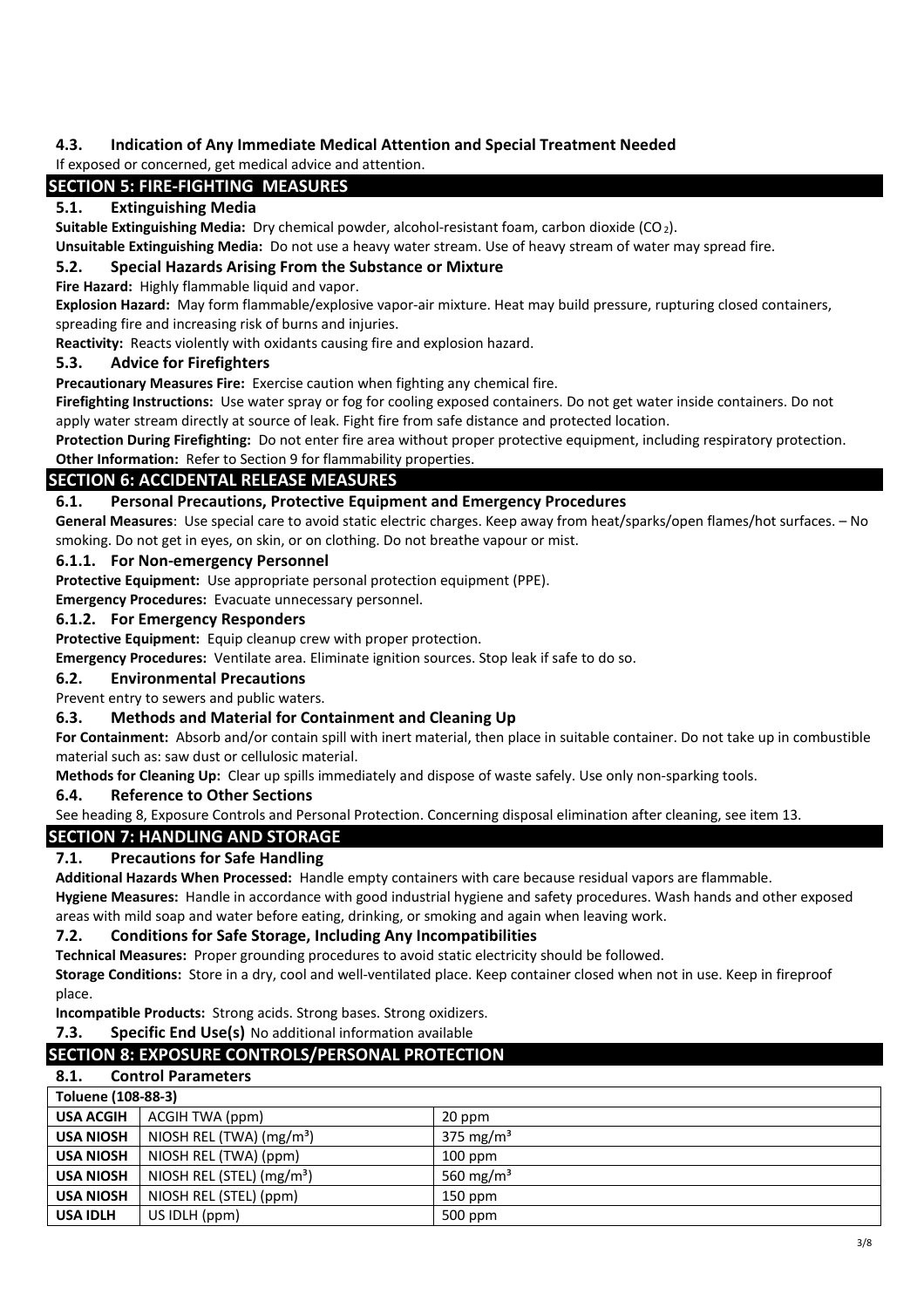| <b>USA OSHA</b>               | OSHA PEL (TWA) (ppm)                  | 200 ppm                |  |
|-------------------------------|---------------------------------------|------------------------|--|
| <b>USA OSHA</b>               | OSHA PEL (Ceiling) (ppm)              | 300 ppm                |  |
|                               | Acetone (67-64-1)                     |                        |  |
| <b>USA ACGIH</b>              | ACGIH TWA (ppm)                       | 500 ppm                |  |
| <b>USA ACGIH</b>              | ACGIH STEL (ppm)                      | 750 ppm                |  |
| <b>USA NIOSH</b>              | NIOSH REL (TWA) (mg/m <sup>3</sup> )  | 590 mg/m <sup>3</sup>  |  |
| <b>USA NIOSH</b>              | NIOSH REL (TWA) (ppm)                 | 250 ppm                |  |
| <b>USA IDLH</b>               | US IDLH (ppm)                         | 2500 ppm (10% LEL)     |  |
| <b>USA OSHA</b>               | OSHA PEL (TWA) (mg/m <sup>3</sup> )   | 2400 mg/m <sup>3</sup> |  |
| <b>USA OSHA</b>               | OSHA PEL (TWA) (ppm)                  | 1000 ppm               |  |
| Methyl ethyl ketone (78-93-3) |                                       |                        |  |
|                               |                                       |                        |  |
| <b>USA ACGIH</b>              | ACGIH TWA (ppm)                       | 200 ppm                |  |
| <b>USA ACGIH</b>              | ACGIH STEL (ppm)                      | 300 ppm                |  |
| <b>USA NIOSH</b>              | NIOSH REL (TWA) (mg/m <sup>3</sup> )  | 590 mg/m $3$           |  |
| <b>USA NIOSH</b>              | NIOSH REL (TWA) (ppm)                 | 200 ppm                |  |
| <b>USA NIOSH</b>              | NIOSH REL (STEL) (mg/m <sup>3</sup> ) | 885 mg/m <sup>3</sup>  |  |
| <b>USA NIOSH</b>              | NIOSH REL (STEL) (ppm)                | 300 ppm                |  |
| <b>USA IDLH</b>               | US IDLH (ppm)                         | 3000 ppm               |  |
| <b>USA OSHA</b>               | OSHA PEL (TWA) (mg/m <sup>3</sup> )   | 590 mg/m <sup>3</sup>  |  |

**8.2. Exposure Controls** 

**Appropriate Engineering Controls** : Emergency eye wash fountains and safety showers should be available in the immediate vicinity of any potential exposure. Gas detectors should be used when flammable gases/vapors may be released. Provide exhaust ventilation or other engineering controls to keep the airborne concentrations of vapor or mists below the applicable workplace exposure limits indicated above. All electrical equipment should comply with the National Electric Code. Ensure all national/local regulations are observed.

- 
- **Personal Protective Equipment** : Full protective flameproof clothing. Protective goggles. Gloves. Insufficient ventilation: wear respiratory protection.

| $=$   | m | ৺ |
|-------|---|---|
| וורוז |   |   |

**Materials for Protective Clothing** : Wear fire/flame resistant/retardant clothing. **Hand Protection** : Wear chemically resistant protective gloves. **Eye Protection** : Chemical goggles or safety glasses. **Skin and Body Protection** : Wear suitable protective clothing. **Respiratory Protection** : Use NIOSH-approved air-purifying or supplied-air respirator where airborne concentrations of vapor or mist are expected to exceed exposure limits.

#### **Other Information** : When using, do not eat, drink or smoke.

# **SECTION 9: PHYSICAL AND CHEMICAL PROPERTIES**

| <b>Information on Basic Physical and Chemical Properties</b><br>9.1. |                                                  |
|----------------------------------------------------------------------|--------------------------------------------------|
| <b>Physical State</b>                                                | : Liquid                                         |
| Appearance                                                           | : Clear                                          |
| Odor                                                                 | : Strong Aromatic Odor/sharp mint like fragrance |
| <b>Odor Threshold</b>                                                | : No data available                              |
| рH                                                                   | : No data available                              |
| <b>Evaporation Rate</b>                                              | : No data available                              |
| <b>Melting Point</b>                                                 | : No data available                              |
| <b>Freezing Point</b>                                                | : No data available                              |
| <b>Boiling Point</b>                                                 | : > 35 °C (95.00 °F)                             |
| <b>Flash Point</b>                                                   | : $-14$ °C ASTM D-56 (6.80 °F)                   |
| <b>Auto-ignition Temperature</b>                                     | : No data available                              |
| <b>Decomposition Temperature</b>                                     | : No data available                              |
| Flammability (solid, gas)                                            | : No data available                              |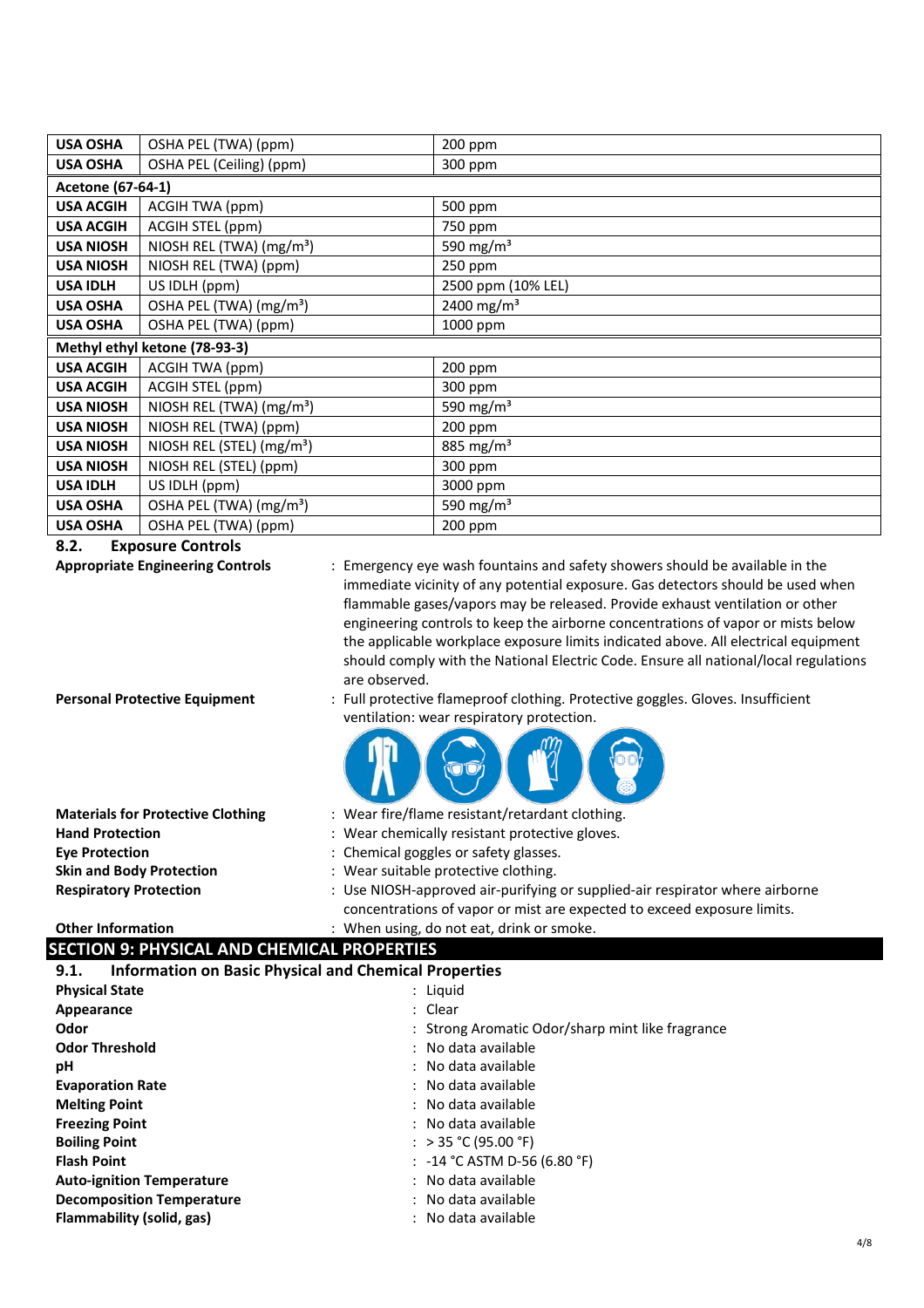| <b>Vapor Pressure</b>                         | : No data available        |
|-----------------------------------------------|----------------------------|
| Relative Vapor Density at 20 °C               | $:$ > 1 (heavier than air) |
| <b>Relative Density</b>                       | $: 0.88$ (water = 1)       |
| Solubility                                    | : Insoluble in water.      |
| <b>Partition Coefficient: N-octanol/water</b> | : No data available        |
| <b>Viscosity</b>                              | : No data available        |
| <b>Lower Flammable Limit</b>                  | $: 1\%$                    |
| <b>Upper Flammable Limit</b>                  | $: 12 \%$                  |
| <b>Other Information</b><br>9.2.              |                            |

#### **VOC content** : 51.9 % (3.59 lbs/gal or 430 g/l)

#### **SECTION 10: STABILITY AND REACTIVITY**

**10.1. Reactivity:** Reacts violently with oxidants causing fire and explosion hazard.

**10.2. Chemical Stability:** Stable under recommended handling and storage conditions (see section 7).

**10.3. Possibility of Hazardous Reactions:** Hazardous polymerization will not occur.

**10.4. Conditions to Avoid:** Direct sunlight. Extremely high or low temperatures. Open flame. Ignition sources.

**10.5. Incompatible Materials:** Strong acids. Strong bases. Strong oxidizers.

**10.6. Hazardous Decomposition Products:** Carbon oxides (CO, CO2).

#### **SECTION 11: TOXICOLOGICAL INFORMATION**

**11.1. Information On Toxicological Effects** 

**Acute Toxicity:** Not classified

| Toluene (108-88-3)            |                                              |  |
|-------------------------------|----------------------------------------------|--|
| LD50 Oral Rat                 | 5580 mg/kg                                   |  |
| <b>LD50 Dermal Rabbit</b>     | 8390 mg/kg                                   |  |
| <b>ATE (Vapors)</b>           | 25.70 mg/l/4h                                |  |
| Acetone (67-64-1)             |                                              |  |
| LD50 Oral Rat                 | 5800 mg/kg                                   |  |
| <b>LD50 Dermal Rabbit</b>     | 15688 mg/kg                                  |  |
| <b>LC50 Inhalation Rat</b>    | 44 $g/m^3$                                   |  |
| Methyl ethyl ketone (78-93-3) |                                              |  |
| LD50 Oral Rat                 | 2054 mg/kg                                   |  |
| <b>LD50 Dermal Rat</b>        | $> 10$ ml/kg                                 |  |
| <b>LC50 Inhalation Rat</b>    | 23500 mg/m <sup>3</sup> (Exposure time: 8 h) |  |
|                               |                                              |  |

**Skin Corrosion/Irritation:** Not classified

**Serious Eye Damage/Irritation:** Causes serious eye irritation.

**Respiratory or Skin Sensitization:** Not classified

**Germ Cell Mutagenicity:** Not classified

**Carcinogenicity:** Not classified

**Toluene (108-88-3)** 

**IARC group 3** 

**Reproductive Toxicity:** Suspected of damaging fertility or the unborn child.

**Specific Target Organ Toxicity (Single Exposure):** May cause drowsiness or dizziness.

**Specific Target Organ Toxicity (Repeated Exposure):** May cause damage to organs through prolonged or repeated exposure.

**Aspiration Hazard:** Not classified

**Symptoms/Injuries After Inhalation:** High concentration of vapours may induce: headache, dizziness, drowsiness, nausea and vomiting.

**Symptoms/Injuries After Skin Contact:** Repeated exposure may cause skin dryness or cracking.

**Symptoms/Injuries After Eye Contact:** Causes serious eye irritation.

**Symptoms/Injuries After Ingestion:** Ingestion is likely to be harmful or have adverse effects.

**Chronic Symptoms:** May cause damage to organs through prolonged or repeated exposure. May cause damage to central nervous system, liver, and kidneys. Suspected of damaging fertility or the unborn child.

#### **SECTION 12: ECOLOGICAL INFORMATION**

| 12.1.<br><b>Toxicity</b> |                                                                                        |
|--------------------------|----------------------------------------------------------------------------------------|
| Toluene (108-88-3)       |                                                                                        |
| LC50 Fish 1              | 15.22 - 19.05 mg/l (Exposure time: 96 h - Species: Pimephales promelas [flow-through]) |
| <b>EC50 Daphnia 1</b>    | 5.46 - 9.83 mg/l (Exposure time: 48 h - Species: Daphnia magna [Static])               |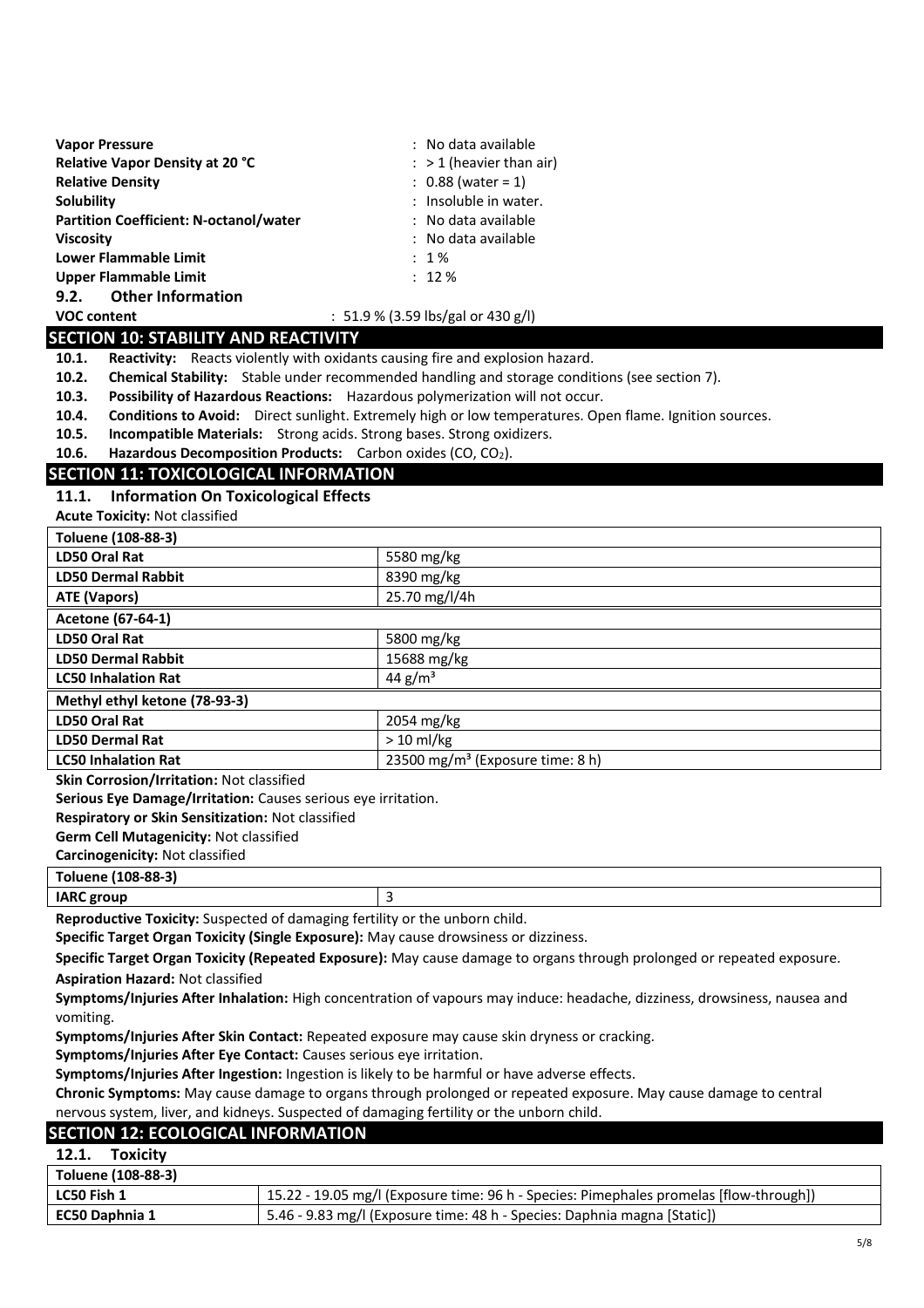| <b>LC 50 Fish 2</b>                                                     | 12.6 mg/l (Exposure time: 96 h - Species: Pimephales promelas [static])                     |  |  |
|-------------------------------------------------------------------------|---------------------------------------------------------------------------------------------|--|--|
| EC50 Daphnia 2                                                          | 11.5 mg/l (Exposure time: 48 h - Species: Daphnia magna)                                    |  |  |
| <b>NOEC chronic crustacea</b>                                           | 0.74 mg/l (Ceriodaphnia dubia)                                                              |  |  |
| Acetone (67-64-1)                                                       |                                                                                             |  |  |
| LC50 Fish 1                                                             | 4144.846 mg/l (Exposure time: 96 h - Species: Oncorhynchus mykiss)                          |  |  |
| EC50 Daphnia 1                                                          | 1679.66 mg/l (Exposure time: 48 h - Species: Daphnia magna [Static])                        |  |  |
| <b>LC 50 Fish 2</b>                                                     | 6210 (6210 - 8120) mg/l (Exposure time: 96 h - Species: Pimephales promelas [static])       |  |  |
| EC50 Daphnia 2                                                          | 12600 (12600 - 12700) mg/l (Exposure time: 48 h - Species: Daphnia magna)                   |  |  |
| Methyl ethyl ketone (78-93-3)                                           |                                                                                             |  |  |
| LC50 Fish 1                                                             | 3130 (3130 - 3320) mg/l (Exposure time: 96 h - Species: Pimephales promelas [flow-through]) |  |  |
| EC50 Daphnia 1                                                          | 520 mg/l (Exposure time: 48 h - Species: Daphnia magna)                                     |  |  |
| EC50 Daphnia 2                                                          | 5091 mg/l (Exposure time: 48 h - Species: Daphnia magna)                                    |  |  |
| <b>Persistence and Degradability</b><br>12.2.                           |                                                                                             |  |  |
| Acetone (67-64-1)                                                       |                                                                                             |  |  |
| <b>Persistence and Degradability</b><br>Readily biodegradable in water. |                                                                                             |  |  |
| <b>Bioaccumulative Potential</b><br>12.3.                               |                                                                                             |  |  |
| Toluene (108-88-3)                                                      |                                                                                             |  |  |
| Log Pow                                                                 | 2.65                                                                                        |  |  |
| Acetone (67-64-1)                                                       |                                                                                             |  |  |
| <b>BCF fish 1</b>                                                       | 0.69                                                                                        |  |  |
| Log Kow                                                                 | $-0.24$                                                                                     |  |  |
| Methyl ethyl ketone (78-93-3)                                           |                                                                                             |  |  |
| Log Pow                                                                 | 0.29                                                                                        |  |  |
| Mobility in Soil No additional information available<br>12.4.           |                                                                                             |  |  |
| <b>Other Adverse Effects</b><br>12.5.                                   |                                                                                             |  |  |
| <b>Other Information</b><br>: Avoid release to the environment.         |                                                                                             |  |  |
| <b>SECTION 13: DISPOSAL CONSIDERATIONS</b>                              |                                                                                             |  |  |
|                                                                         |                                                                                             |  |  |

### **13.1. Waste treatment methods**

**Waste Disposal Recommendations:** Dispose of waste material in accordance with all local, regional, national, and international regulations.

**Additional Information:** Handle empty containers with care because residual vapors are flammable. RCRA Waste Number: D001.

### **SECTION 14: TRANSPORT INFORMATION**

Refer to TDG regulations (Canadian Transportation of Dangerous Goods regulations); USA DOT 49 cfr 173.173 b(2) and Consumer Commodity (49 cfr 173.150(c), Regulations.

# Limited Quantity



# Sizes 5 L and under Sizes greater than 5 L

#### **14.1. In Accordance with DOT**

Proper Shipping Name : ADHESIVES containing a flammable liquid Hazard Class : 3 Identification Number : UN1133 Label Codes : 3 Packing Group : II ERG Number : 128 **14.2. In Accordance with IMDG**  Proper Shipping Name : ADHESIVES Hazard Class : 3 Identification Number :UN1133 Packing Group: II Label Codes: 3 EmS-No. (Fire) : F-E EmS-No. (Spillage) : S-D MFAG Number : 127 **14.3. In Accordance with IATA** Proper Shipping Name :ADHESIVES Packing Group : II Identification Number : UN1133 Hazard Class : 3 Label Codes : 3 ERG Code (IATA) : 3L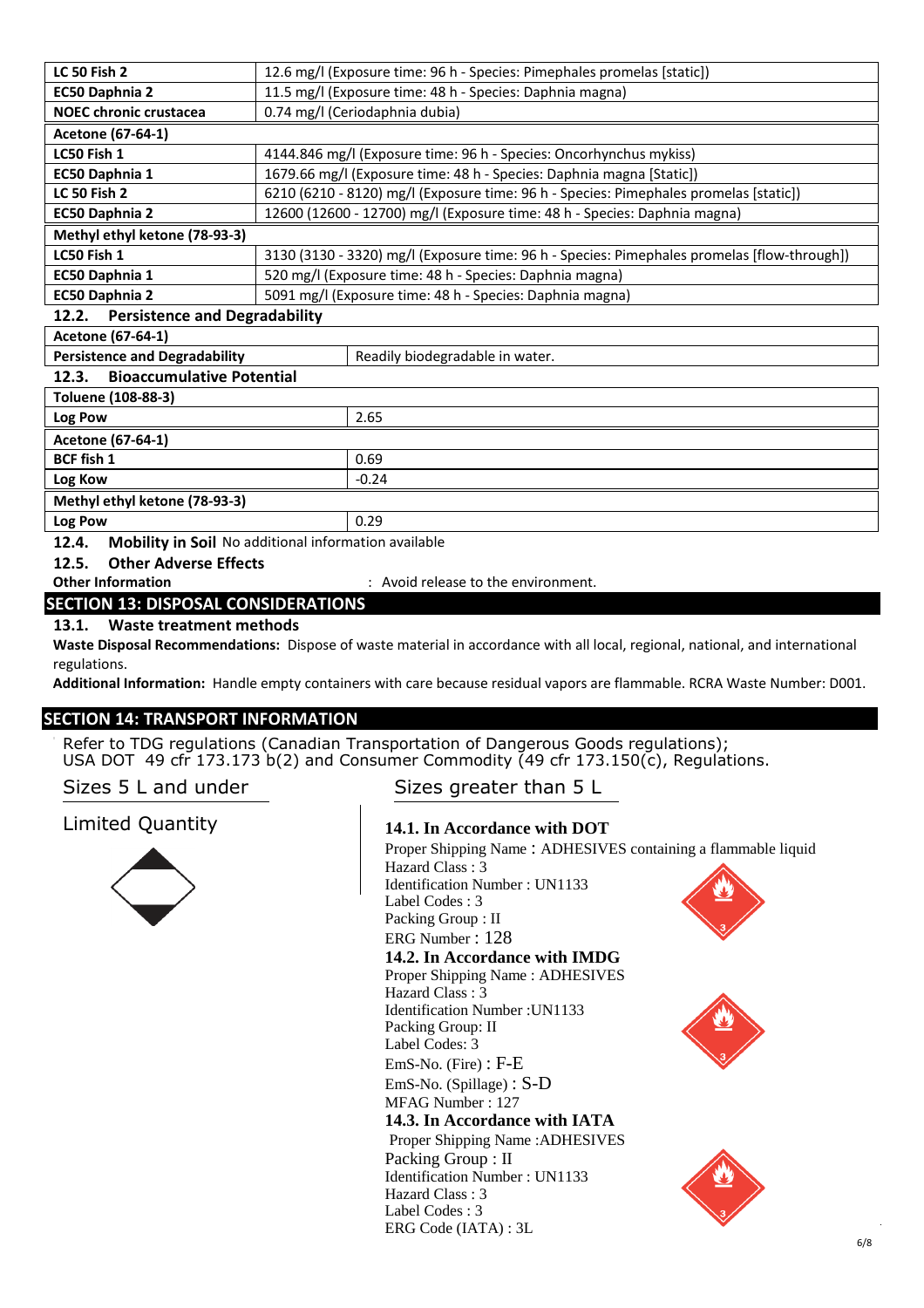#### **SECTION 15: REGULATORY INFORMATION 15.1 US Federal Regulations HH-66 Vinyl Cement SARA Section 311/312 Hazard Classes Fig. 2.1 Fire hazard** Immediate (acute) health hazard Delayed (chronic) health hazard **Toluene (108-88-3)**  Listed on the United States TSCA (Toxic Substances Control Act) inventory Listed on United States SARA Section 313 **RQ (Reportable quantity, section 304 of EPA's List of Lists) : 41000 lb SARA Section 313 - Emission Reporting** <br>
1.0 % **Acetone (67-64-1)**  Listed on the United States TSCA (Toxic Substances Control Act) inventory **EPA TSCA Regulatory Flag The T - T - indicates a substance that is the subject of a Section 4 test rule under TSCA. Methyl ethyl ketone (78-93-3)**  Listed on the United States TSCA (Toxic Substances Control Act) inventory **SARA Section 311/312 Hazard Classes** Immediate (acute) health hazard Fire hazard **Proprietary Component**  Listed on the United States TSCA (Toxic Substances Control Act) inventory **15.2 US State Regulations Toluene (108-88-3) U.S. - California - Proposition 65 - Developmental Toxicity**  WARNING: This product contains chemicals known to the State of California to cause birth defects. **U.S. - California - Proposition 65 - Reproductive Toxicity – Female**  WARNING: This product contains chemicals known to the State of California to cause (Female) reproductive harm. **Toluene (108-88-3)**  U.S. - Massachusetts - Right To Know List U.S. - New Jersey - Right to Know Hazardous Substance List U.S. - Pennsylvania - RTK (Right to Know) - Environmental Hazard List U.S. - Pennsylvania - RTK (Right to Know) List **Acetone (67-64-1)**  U.S. - Massachusetts - Right To Know List U.S. - New Jersey - Right to Know Hazardous Substance List U.S. - Pennsylvania - RTK (Right to Know) - Environmental Hazard List U.S. - Pennsylvania - RTK (Right to Know) List **Methyl ethyl ketone (78-93-3)**  U.S. - Massachusetts - Right To Know List U.S. - New Jersey - Right to Know Hazardous Substance List U.S. - Pennsylvania - RTK (Right to Know) - Environmental Hazard List U.S. - Pennsylvania - RTK (Right to Know) List **SECTION 16: OTHER INFORMATION, INCLUDING DATE OF PREPARATION OR LAST REVISION Revision Date** : 01/05/2015 **Other Information** : This document has been prepared in accordance with the SDS requirements of the OSHA Hazard Communication Standard 29 CFR 1910.1200. **GHS Full Text Phrases**: Aquatic Acute 2 **Hazardous to the aquatic environment - Acute Hazard Category 2** Aquatic Chronic 3 **Hazardous to the aquatic environment - Chronic Hazard Category 3** Asp. Tox. 1 **Asp. Tox. 1** Aspiration hazard Category 1 Eye Irrit. 2A Serious eye damage/eye irritation Category 2A

Flam. Lig. 2 Flammable liquids Category 2 Repr. 2 Reproductive toxicity Category 2